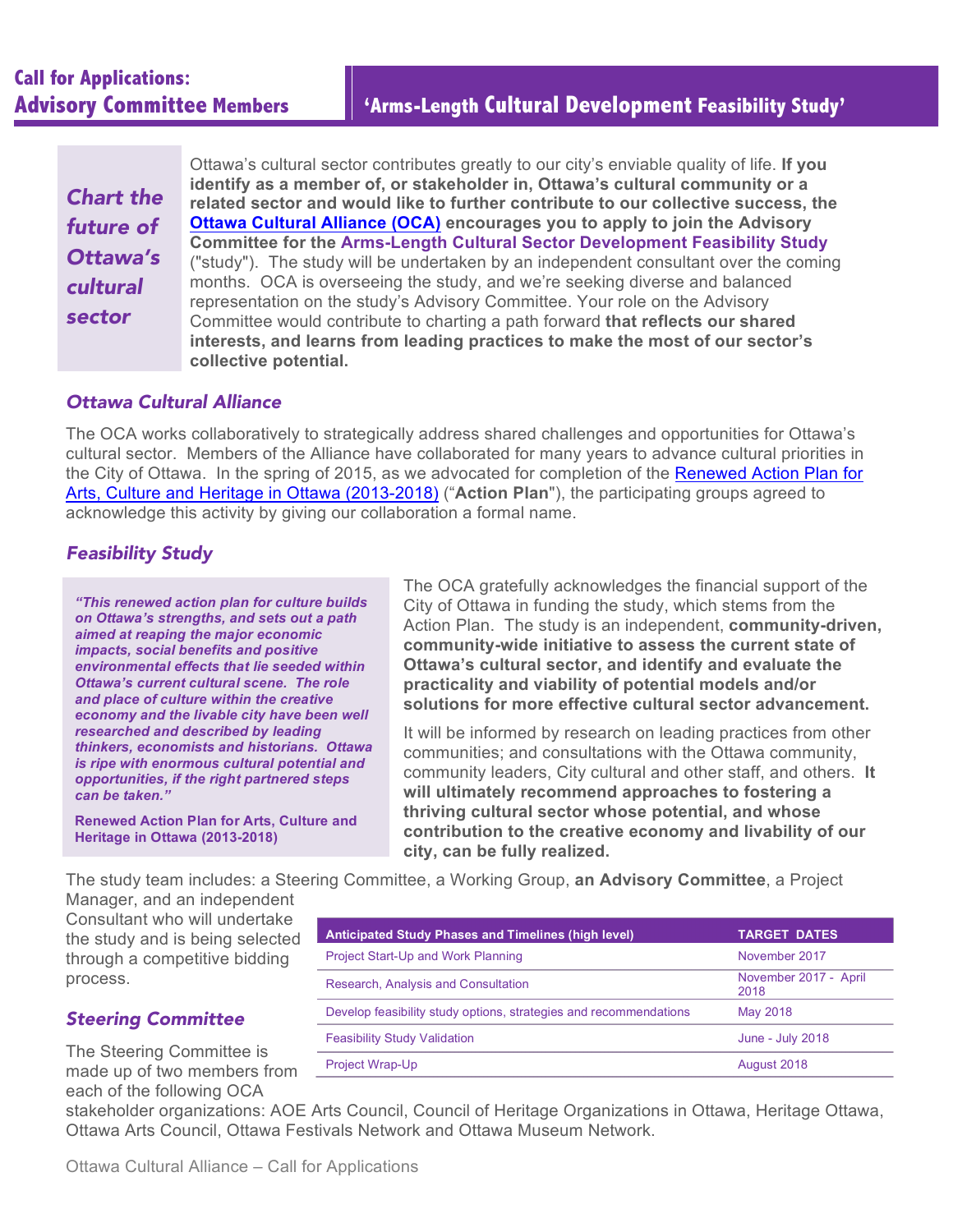# *Advisory Committee Opportunity*

An Advisory Committee is being established for the study to will work with the Steering Committee and study consultant to: **help build a foundation of consultation and communications excellence, transparency, balanced and diverse community representation**; and to mitigate any perception of conflict of interest or bias.

Advisory Committee members are being recruited through this open public call and will be selected by the Steering Committee. **Advisory Committee membership is a volunteer position.** Members will need to commit to participating in about 4-6 meetings of approximately 2 hours each during the November 2017 - August 2018 period. Meetings will be held at central, accessible locations in

#### **Advisory Committee Positions:**

- **Members at large:** 8-12 positions. Help ensure community input and engagement throughout the study. Provide input to the study draft recommendations prior to public release. Act as a sounding board on other activities that would strengthen the consultation process.
- § **A Chair:** selected by the Steering Committee from among the Advisory Committee members. A respected voice for the cultural community. Chairs the Advisory Committee meetings to help ensure that they are productive and constructive.
- § **A Vice Chair:** selected by the Advisory Committee from amongst its members. Serves in the Chair's place should they be unable to fulfill their role at any time.

Ottawa with proximate transit service or parking, and refreshments will be provided at the meetings.

### *Who May Apply to the Advisory Committee*

**Members of/stakeholders in Ottawa's cultural sector and related sectors** are encouraged to apply to serve on the Advisory Committee. For the purposes of the study, **Ottawa's cultural sector** includes stakeholders (organizations of any size, and individuals) engaged in arts, heritage and cultural activities, including the festival and fair and music communities, and is inclusive of people from a diversity of ancestries, abilities, ages, countries of origin, cultures, genders, incomes, languages, races and sexual orientations. The Algonquin Anishinabe Host Nation and all First Nations, Inuit and Métis peoples, and their valuable contribution to this land are recognized. **Examples of related sectors** include but are not limited to: community development, philanthropy, education, tourism and business.

To be eligible, applicants cannot hold a governance or employee role with any of the six Steering Committee organizations, the City of Ottawa or City Council.

#### *Criteria*

**The Steering Committee is seeking applicants** who, and will be assessing to what extent they fulfill the following criteria:

- Eligibility (cannot hold governance or employee role with Steering Committee organizations, City of Ottawa or City Council)
- Confirmation of commitment to project study time requirements
- § Member of or stakeholder in the cultural or related sector (as described above)
- Demonstrated skills, knowledge, abilities, productivity and/ or engagement in/with the cultural sector
- Leadership and/or leadership potential in the cultural or related sector (previous organizational and/or project experience and/or recognition)
- § Understanding of the project study goals and parameters
- § Expression of interest in advancement of the cultural sector
- § Demonstrated leadership qualities
- § Positive personal qualities (generous of spirit, collaborative, constructive, trustworthy, open-minded, consultative and strategic)

The Steering Committee will review all applications and select members who meet these criteria and who have complementary skills, knowledge and perspectives relevant to the study. The assessment will incorporate the **City of Ottawa's Equity and Inclusion Lens** to help achieve diverse and balanced representation from Ottawa's cultural sector and related sectors.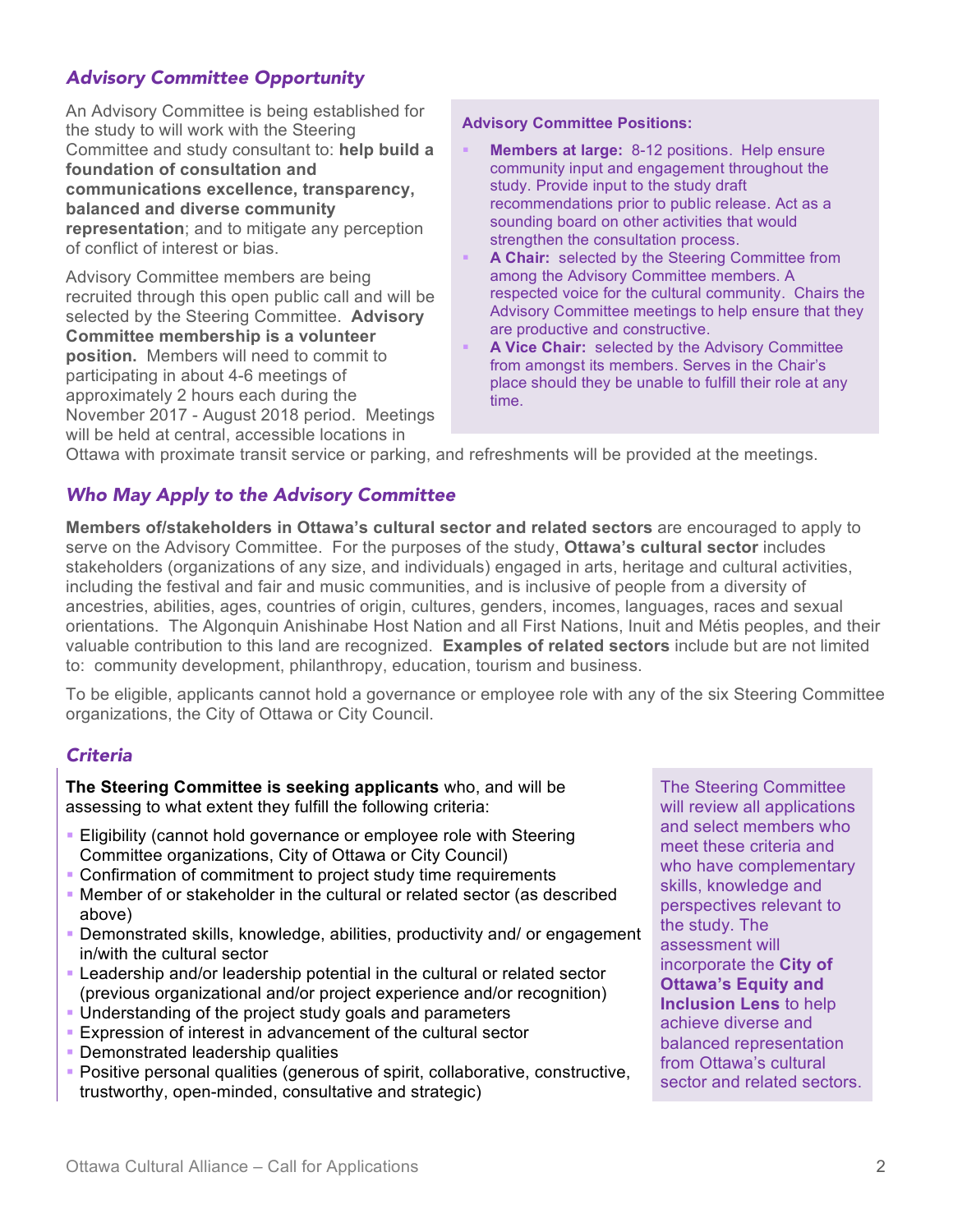# *How to Apply*

**Submit the required application information** and follow the submission instructions which are provided in the next section, "Application". **The deadline for applications is Friday November 24 at 12 noon ET.**

# *For More Information*

If you have **questions about this call for applications**, please contact **Margery Leach, Project Manager, in writing at info@ottawaculture.ca, no later than noon ET, Tuesday November 21, 2017**.

For more information about the study, please also visit our website, ottawaculture.ca.

OCA is transparent group. If you would like to know about this umbrella-organization based collective, please contact us at info@ottawaculture.ca, or contact one of the stakeholder organizations directly.

*The Ottawa Cultural Alliance gratefully acknowledges the financial support of the City of Ottawa for this study*